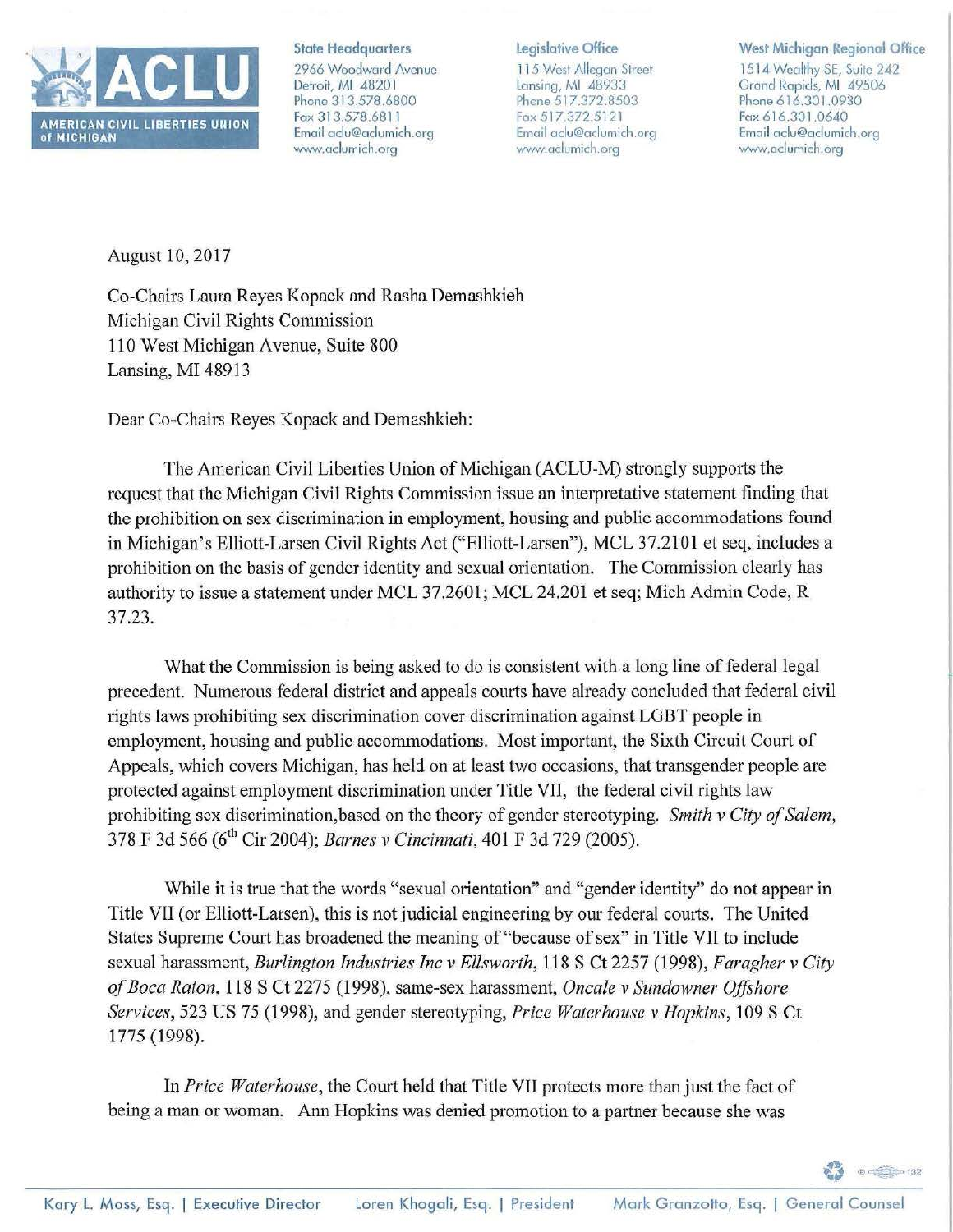considered insufficiently "feminine." The Court decided that the accounting firm could not take into account Ms. Hopkin's gender expression, wearing short hair and no make up and jewelry, when it evaluated her candidacy. In other words, employers cannot penalize employees for not fitting traditional notions about men and women. And what can be more traditional than the stereotype that men should be attracted only to women, or that women should be attracted to just men, or that men and women should only identify and present in accordance with the genders assigned to them at birth? As the 7<sup>th</sup> Circuit Court of Appeals explained in *Hively v Ivy Tech Community College,* 853 F 3d 339 (7<sup>th</sup> Cir 2017), "[a]ny discomfort, disapproval, or job decision based on the fact that the complaint, a woman or a man, dresses different, speaks different, or dates or marries a same-sex partner, is reaction purely based on sex." *Hively* at 347.

Furthermore, the Equal Employment Opportunity Commission , the federal agency tasked to investigate employment discrimination claims under federal law, has concluded that LGBT employment discrimination violates Title VII and has been accepting and investigating such complaints for more than five years. *Macy v Holder,* 2012 WL 1435995 (EEOC April 20, 2012) and *Baldwin v FAA,* 2015 WL 6150868 (July 15, 2015). In addition, the U.S. Department of Housing and Urban Development (HUD) has issued guidance stating that housing discrimination against LGBT people violates sex discrimination prohibitions in the Fair Housing Act, (U.S. Department of HUD, *Equal Access to Housing in HUD Programs Regardless of Sexual Orientation and Gender Identity,* 77 FR 5662, February 3, 2012). The federal regulations governing Section 1557 of the Affordable Care Act, 81 Fed Reg 31375 (May 18, 2016), also make it clear sex discrimination prohibitions protect transgender persons against insurance discrimination and that LGBT people may not be denied health care services on the basis of gender stereotyping.

It is understandable that employers, landlords, and business owners in Michigan are confused regarding their obligations under Elliott-Larsen, while federal courts and agencies are interpreting federal civil rights laws to cover LGBT people, and as of this date the Michigan Department of Civil Rights has not done so. An interpretative statement from the Commission would help to clarify this ambiguity and would result in an application of Elliott-Larsen that is consistent with similar federal civil rights laws.

Since June of2001 the ACLU of Michigan has had an LGBT Rights Project. Just as the Commission has concluded, the ACLU of Michigan finds LGBT discrimination alive and well In Michigan. In the past 17 years we have received more than 500 complaints of LGBT discrimination, occurring throughout Michigan in employment, housing, education and public accommodations. Despite the fact that more than 40 cities and townships that have LGBTinclusive human rights ordinances, in most places in Michigan people can fired for being gay, denied an apartment for being lesbian, or be refused services for being transgender. Furthermore, many of the LGBT-inclusive ordinances lack the comprehensive remedies that are